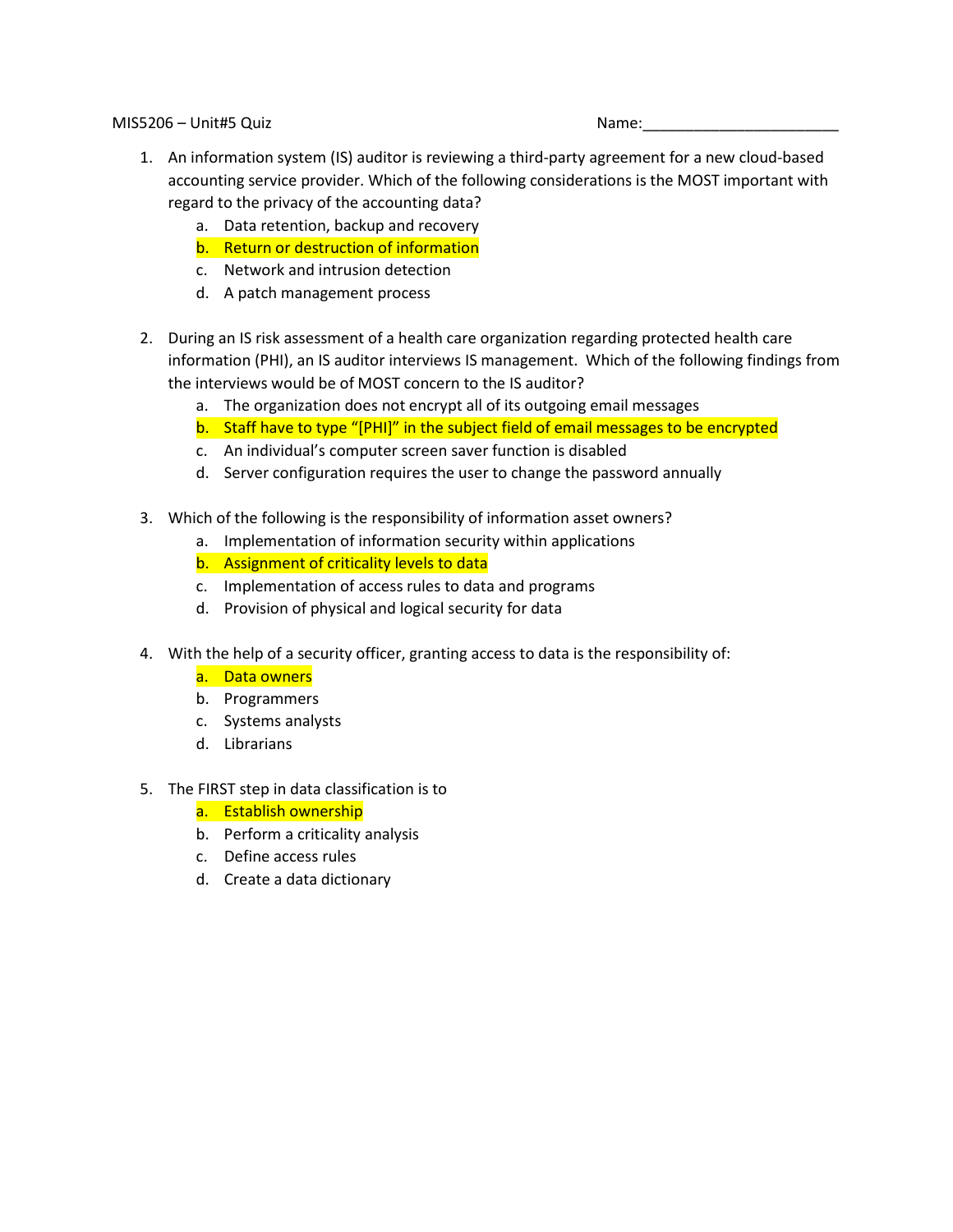- 6. Which of the following would MOST effectively reduce social engineering incidents?
	- a. Security awareness training
	- b. Increased physical security measures
	- c. Email monitoring policy
	- d. Intrusion detection system
- 7. Which of the following is the BEST way for an IS auditor to determine the effectiveness of a security awareness and training program?
	- a. Review the security training program
	- b. Ask the security administrator
	- c. Interview a sample of employees
	- d. Review the security reminders to employees
- 8. As his company's Chief Information Security Officer (CISO), George needs to demonstrate to the Board of Directors the necessity of a strong risk management program. Which of the following should George use to calculate the company's residual risk?
	- a. threats x vulnerability X asset value = residual risk
	- b. SLE x frequency = ALE, which is equal to residual risk
	- c. (threats x vulnerability x asset value) x control gap = residual risk
	- d. (total risk asset value) x countermeasures = residual risk
- 9. Which of the following is not included in a risk assessment?
	- a. Discontinuing activities that introduce risk
	- b. Identifying assets
	- c. Identifying threats
	- d. Analyzing risk in order of cost or criticality